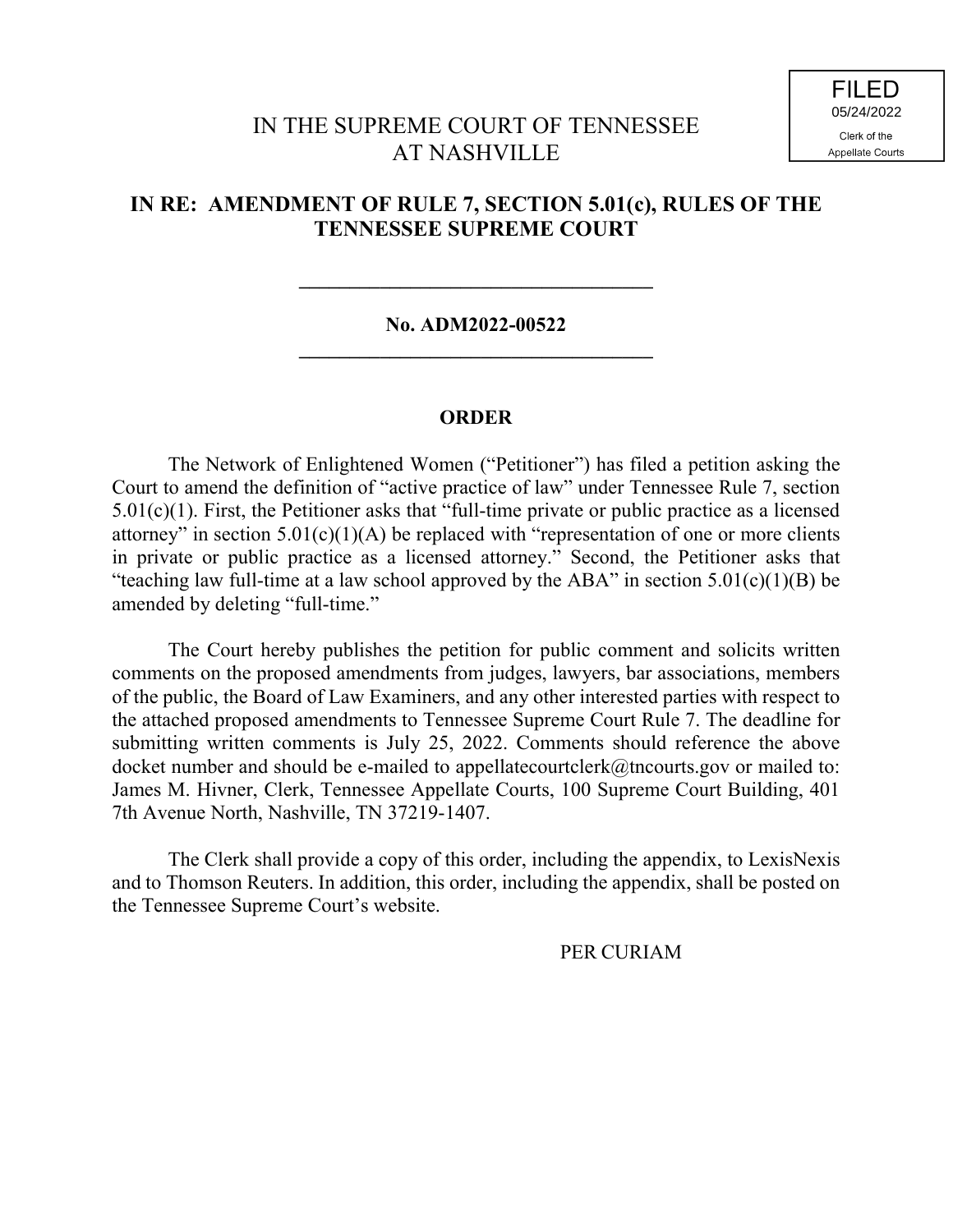# APPENDIX

# PETITION OF THE NETWORK OF ENLIGHTENED WOMEN TO AMEND TENNESSEE SUPREME COURT RULE 7, SECTION 5.01(C)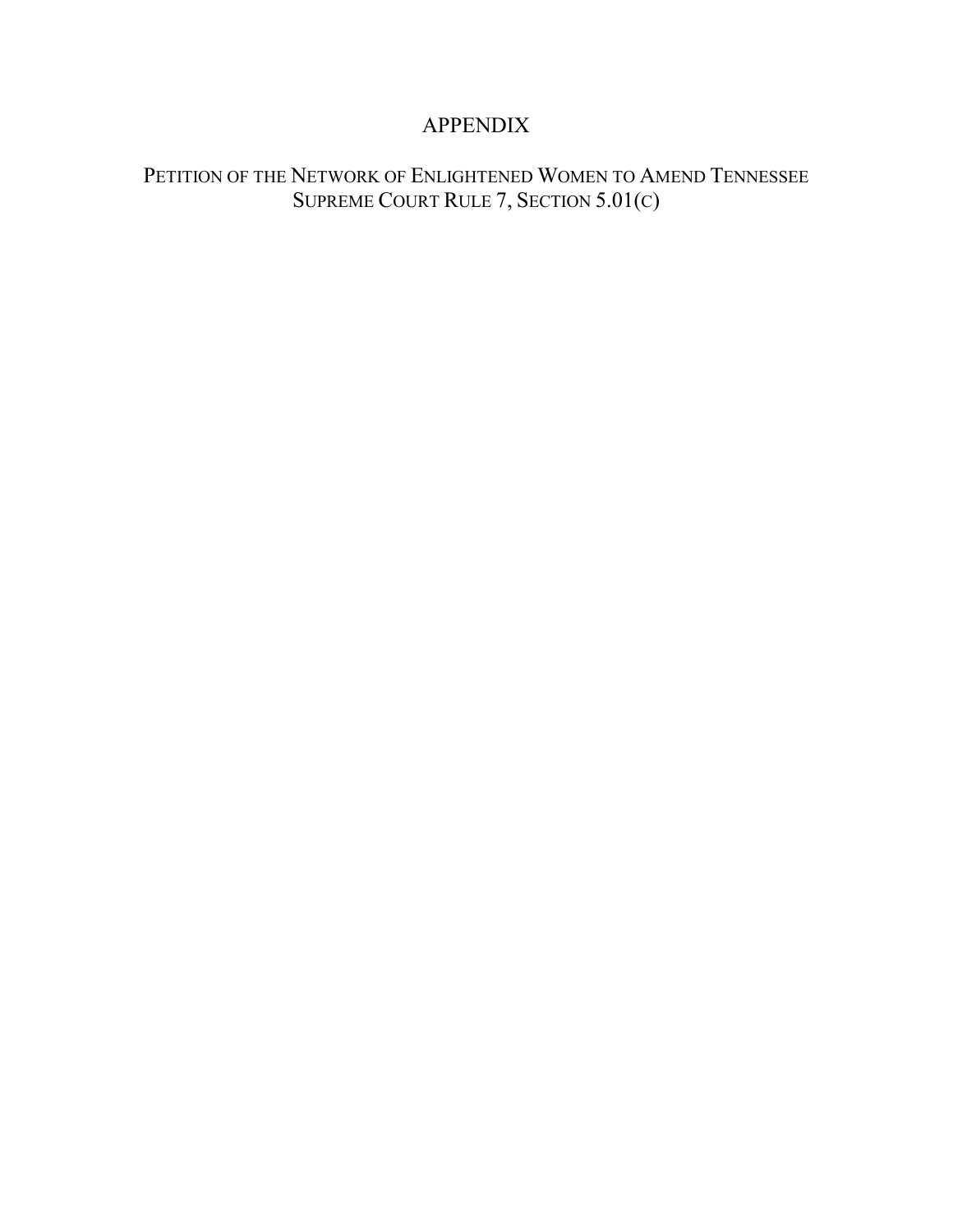)

)

)

#### IN RE:

PETITION FOR THE ADOPTION OF AMENDED TENNESSEE SUPREME COURT RULE 7, SECTION 5.01(c)1

No. <u>ADM2022-005</u>22

### PETITION FOR THE ADOPTION OF AMENDED TENNESSEE SUPREME COURT RULE 7, SECTION 5.01(c)1

The Network of Enlightened Women ("Petitioner") petitions the Court to amend Tennessee Rule 7, Sec. 5.01(c)1. The Petitioner asks the Court to replace the "full-time" requirement in Section  $5.01(c)(1)(A)$  with "representation of one or more clients in the" and remove "full-time" from Section  $5.01(c)(1)(B)$ .

Rule 7: Licensing of Attorneys governs who may engage in the "practice of law" or the "law business" in Tennessee. Article V: Persons Admitted to Other Jurisdictions Seeking Waiver of Examination prescribes the Tennessee rules for admission for applicants to be admitted to the practice of law without taking the examination, known as comity.

One requirement of comity is that an applicant shall, "have been primarily engaged in the active practice of law, as defined below, in one or more states or territories of the United States, or the District of Columbia, for five of the seven years immediately preceding the date upon which the application is filed." Rule 7, Sec. 5.01(a)(3).

The "active practice of law" is defined as including: (A) "full-time private or public practice as <sup>a</sup>licensed attorney; (B) teaching law full-time at a law school approved by the ABA; (C) service as a judicial law clerk or staff attorney; and (D) service as a Judge, Attorney General,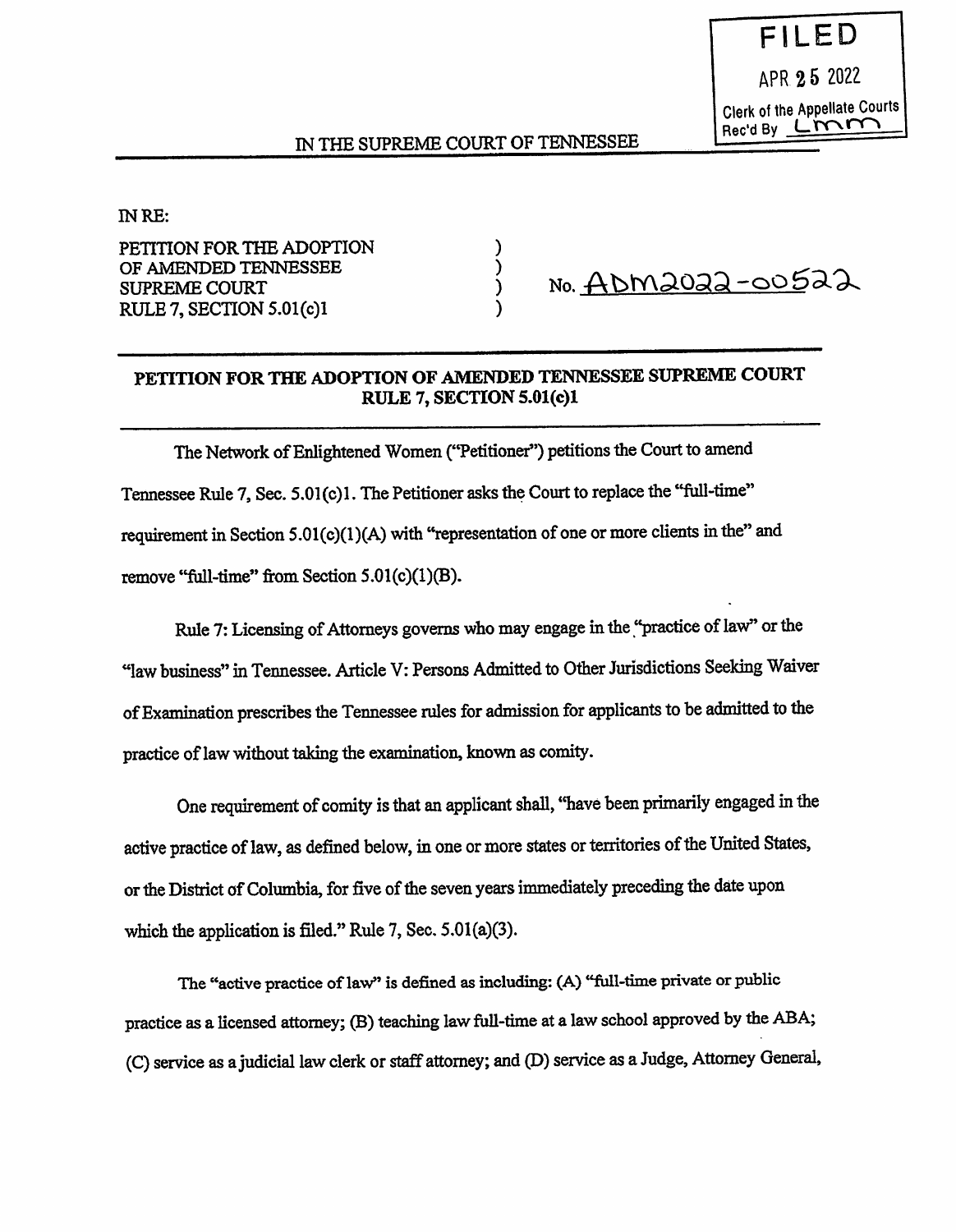Public Defender, U.S. Attorney, District Attorney, or duly registered In-House Counsel or Military Spouse? Rule 7, Sec. 5.01(c)(1).

Thus, for an applicant in private or public practice to be admitted without examination by Tennessee, the applicant must be practicing full-time: 40 or more hours per week.

Tennessee is one of the few states with a full-time requirement for lawyers in private or public practice to be admitted without examination.

The American Bar Association Model Rule on Admission by Motion does not mandate full-time work. It requires that an applicant has "been primarily engaged in the active practice of law in one or more states, territories or the District of Columbia for three of the five years immediately preceding the date upon which the application is filed." ABA Model Rule on Admission by Motion (As amended August 6, 2012). The "active practice of law" includes, "(a) Representation of one or more clients in the private practice of law; (b) Service as a lawyer with a local, state, tenitorial or federal agency, including military service; (c) Teaching law at a law school approved by the Council of the Section of Legal Education and Admissions to the Bar of the American Bar Association; (d) Service as a judge in a federal, state, territorial or local court of record; (e) Service as a judicial law clerk; or (t) Service as in-house counsel provided to the lawyer's employer or its organizational affiliates."

Furthermore, in the Model Rule, the ABA specifically "urges jurisdictions that have adopted admission by motion procedures to eliminate any restrictions that do not appear in the Model Rule on Admission by Motion."

The purpose of the examination is to make sure applicants are competent. Specifically, Rule 7 states that the purpose of the examination is to, "enable applicants to demonstrate to the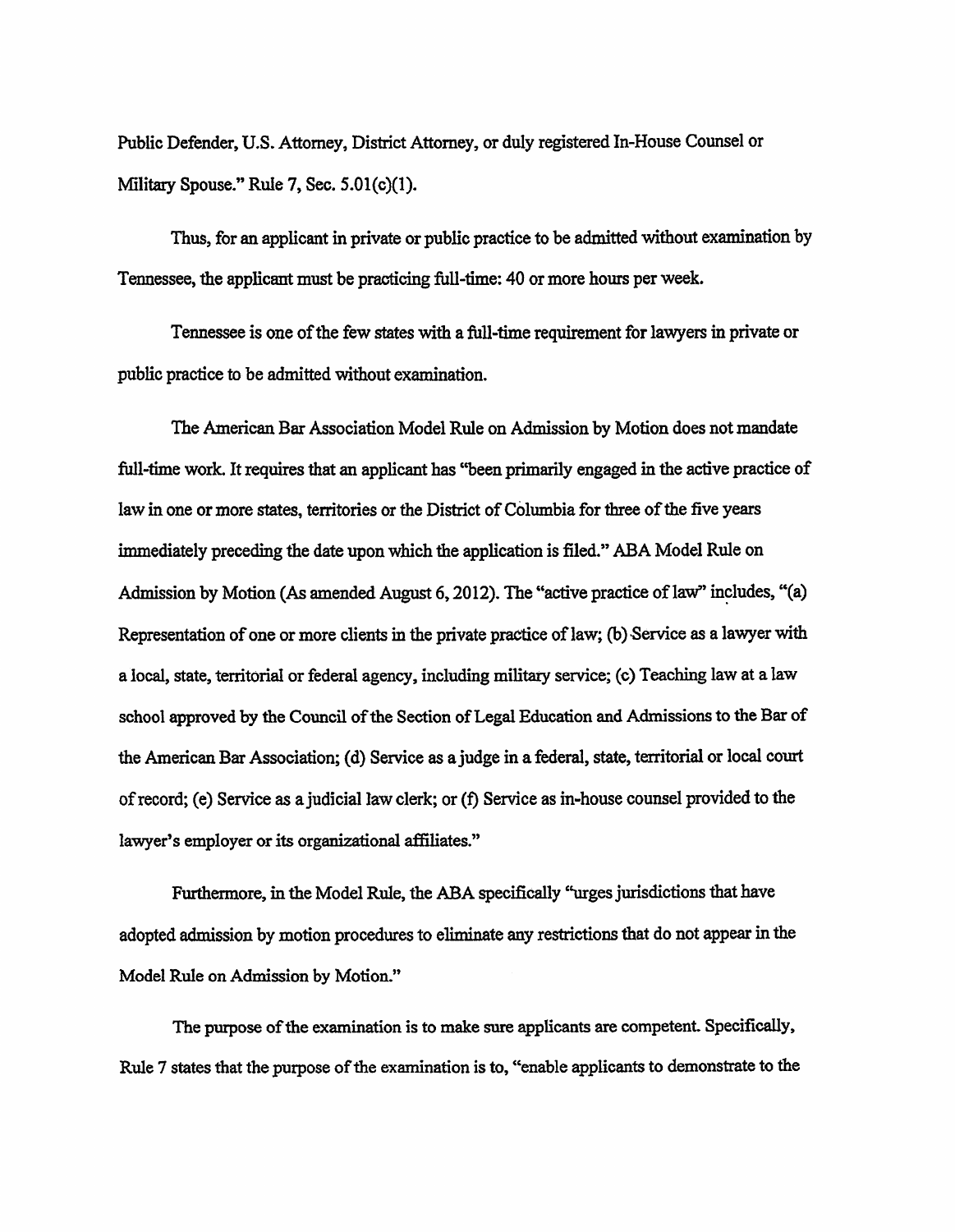Board that they possess the knowledge, skills and abilities basic to competence in the profession?' Rule 7, Sec. 4.01.

The Tennessee examination does not test on Tennessee law. An applicant passing another examination does not teach Tennessee anything additionally about a lawyer's competence beyond what the state could learn from knowing the applicant already passed one examination.

The difference between a lawyer practicing full-time and part-time is the number of hours she works, not her expertise, experience, or skill.

The Petitioner asks the Court to end the full-time work requirement for comity, which makes it more difficult for part-time lawyers to practice law. Many of those adversely affected by the full-time requirement are women. Overall, women make up two-thirds of voluntary parttime workers. About one in five working women worked part-time voluntarily in 2016. Women now earn half (or more) of law degrees each year. Of the 62 percent of lawyers at law firms working part-time, more than 70 percent are women.

Tennessee has signaled its interest in this area by amending its rules in 2015 to make it easier for military spouses to obtain temporary law licenses. Then-chief justice Sharon Lee recognized the impact that this would have on women, in particular. She said, "because 95 percent of military spouses are women, this change will lend even more support to females in our profession."

Accordingly, the Network of Enlightened Women petitions this Court to adopt the amendment to Tennessee Supreme Court Rule 7, Sec. 5.01(c)1 as reflected in Exhibit A.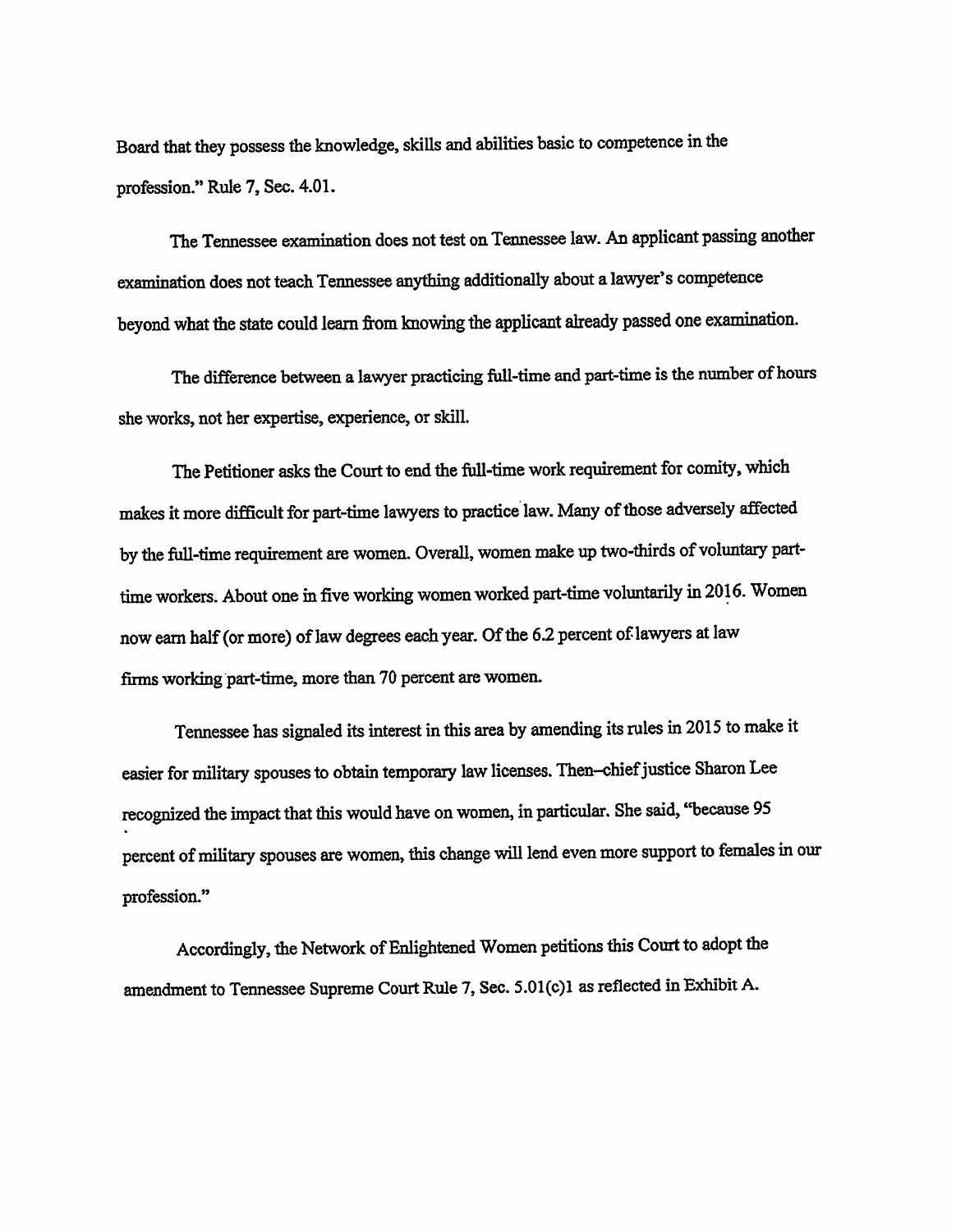Respectfuily submitted,

 $By: K0$ 

KARIN A. LIPS Incliana Bar No. 28439-49 DC Bar No. 993221 President, Network of Enlightened Women 1360 East Capitol Street NE Washington, DC 20003 karin@enlightenedwomen.org 571.318.9160

By: Elizabet Ame Lil, Bellemy

ELIZABETH ANNE LANINGHAM BELLAMY Texas State Bar No. 24069361 Virginia State Bar No. 95694 Tennessee BPR No. 039542 Tennessee State Chair, Network of enlightened- Women 230 Piedmont Ave., Suite 300 Bristol, VA 24201 ebellamy@elliottlawson.com 276.466.8400